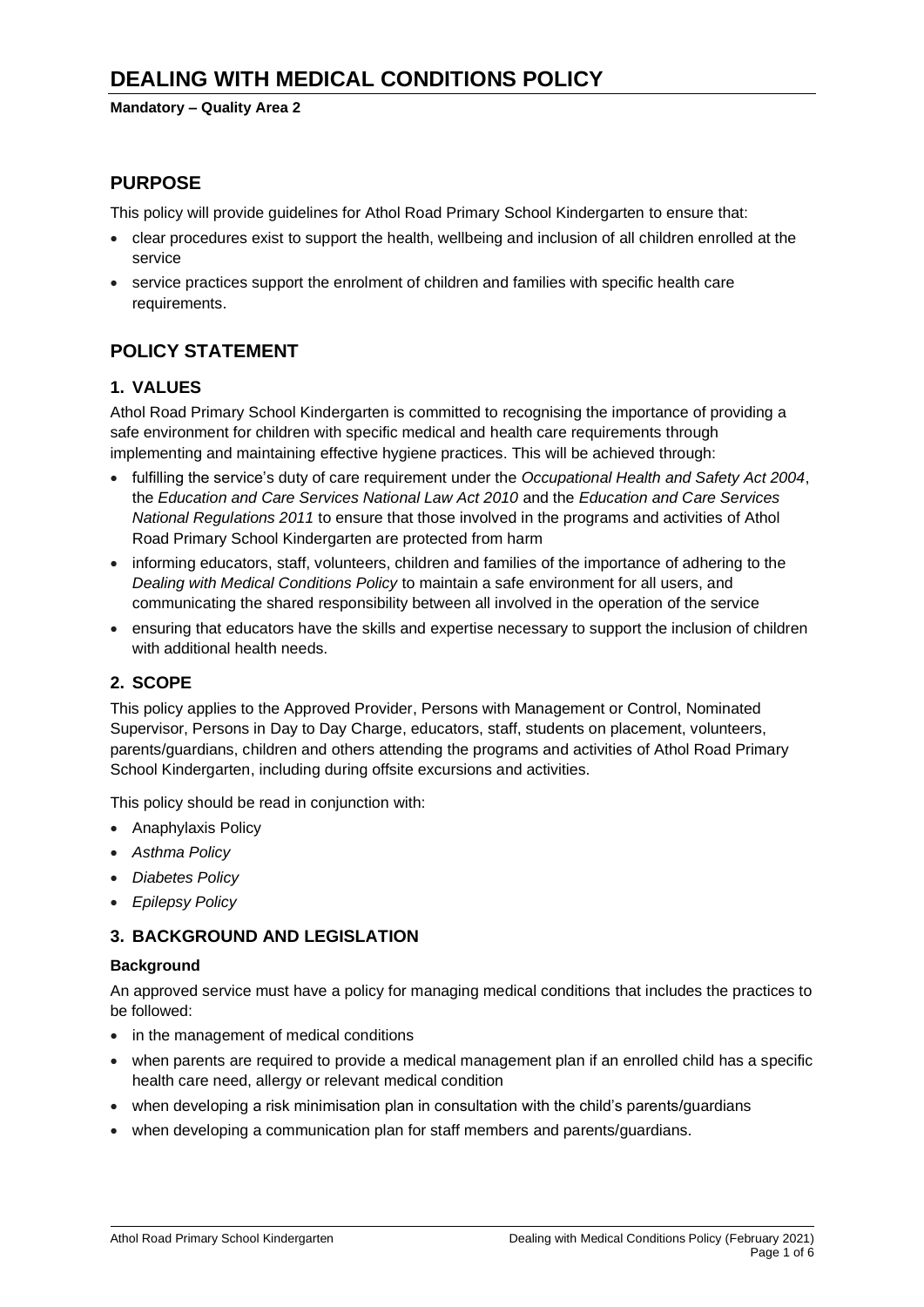Staff members and volunteers must be informed about the practices to be followed. If a child enrolled at the service has a specific health care need, allergy or other relevant medical condition, parents/guardians must be provided with a copy of this and other relevant policies.

Medication and medical procedures can only be administered to a child:

- with written authorisation from the parent/guardian or a person named in the child's enrolment record as authorised to consent to administration of medication (Regulation 92(3)(b))
- with two adults in attendance, one of whom must be an educator. One adult will be responsible for the administration and the other adult will witness the procedure
- if the medication is in its original container bearing the child's name, dose and frequency of administration.

Refer to the *Administration of Medication Policy* for more information.

Staff may need additional information from a medical practitioner where the child requires:

- multiple medications simultaneously
- a specific medical procedure to be followed.

If a child with a chronic illness or medical condition that requires invasive clinical procedures or support is accepted by the service, it is vital that prior arrangements are negotiated with the parent/guardian, authorised nominees or appropriate health care workers to prepare for the event that the child will require a procedure while in attendance at the service. Parents/guardians and the service should liaise with either the child's medical practitioner or other appropriate service providers to establish such an arrangement. Arrangements must be formalised following enrolment and prior to the child commencing at the service.

#### *Self-administration by a child over preschool age*

Services who provide education and care to a child over preschool age (as defined in the *Education and Care Services National Regulations 2011*) may allow a child over preschool age to self-administer medication. The Approved Provider must consider their duty of care when determining under what circumstances such permission would be granted:

- Where a child over preschool age can self-administer medication/medical procedures, written permission must be provided by the child's parent/guardian.
- Parents/guardians will provide written details of the medical information and administration protocols from the child's medical/specialist medical practitioner(s).
- The self-administration of medication or medical procedures by children over preschool age will be undertaken only under the supervision of a staff member with current approved first aid qualifications.

#### **Legislation and standards**

Relevant legislation and standards include but are not limited to:

- *Education and Care Services National Law Act 2010*: Section 173
- *Education and Care Services National Regulations 2011*: Regulations 90, 91, 96
- *Health Records Act 2001* (Vic)
- *National Quality Standard*, Quality Area 2: Children's Health and Safety
- *National Quality Standard*, Quality Area 7: Governance and Leadership
- *Occupational Health and Safety Act 2004* (Vic)
- *Public Health and Wellbeing Act 2008* (Vic)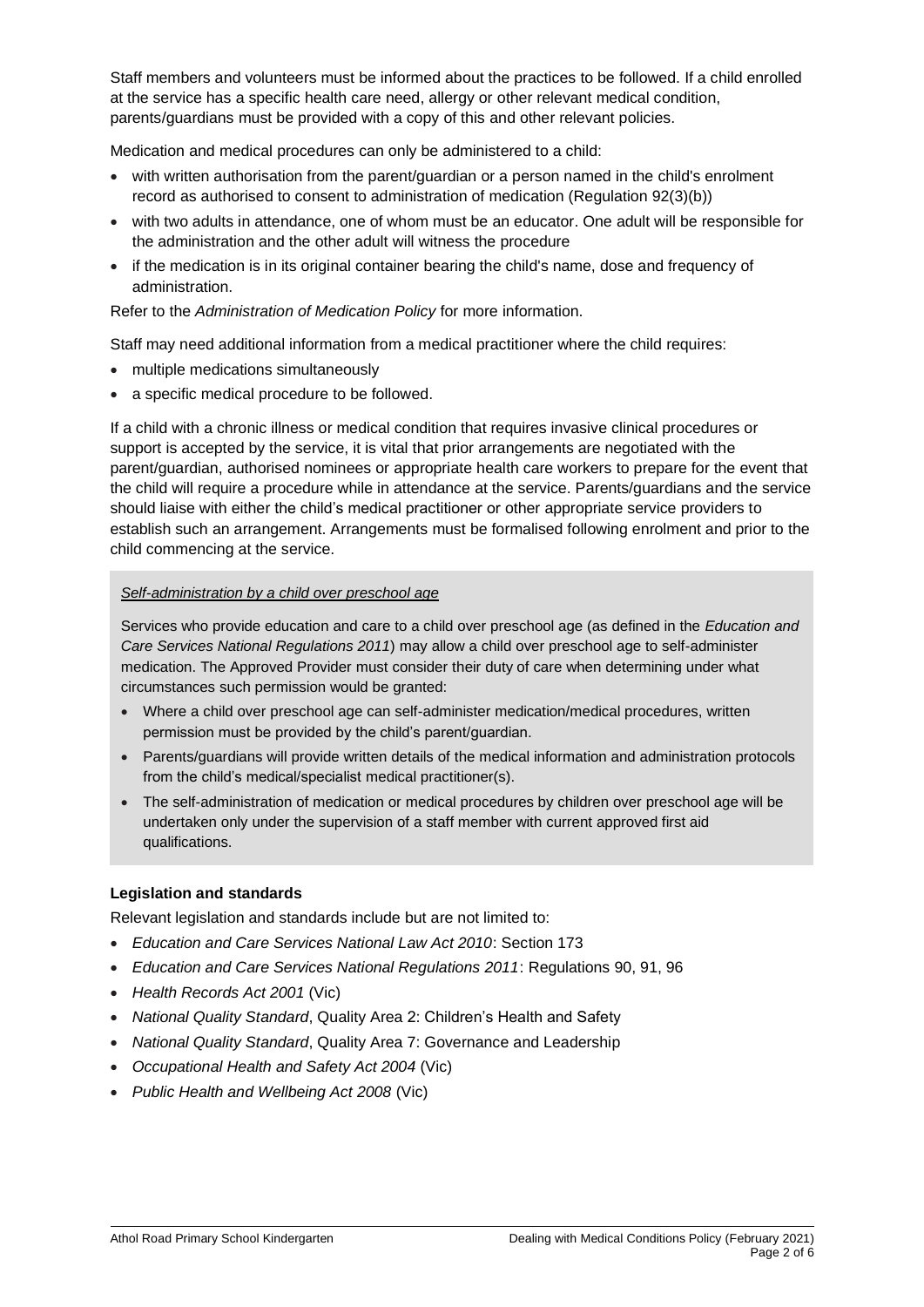• *Public Health and Wellbeing Regulations 2009* (Vic)

The most current amendments to listed legislation can be found at:

- Victorian Legislation Victorian Law Today:<http://www.legislation.vic.gov.au/>
- Commonwealth Legislation ComLaw:<http://www.comlaw.gov.au/>

## **4. DEFINITIONS**

The terms defined in this section relate specifically to this policy. For commonly used terms e.g. Approved Provider, Nominated Supervisor, Regulatory Authority etc. refer to the *General Definitions* section of this manual.

**Communication plan:** A plan that forms part of the policy and outlines how the service will communicate with parents/guardians and staff in relation to the policy. The communication plan also describes how parents/guardians and staff will be informed about risk minimisation plans and emergency procedures to be followed when a child diagnosed as at risk of any medical condition such as anaphylaxis is enrolled at the service.

**Hygiene:** The principle of maintaining health and the practices put in place to achieve this.

**Medical condition:** In accordance with the *Education and Care Services National Regulations 2011*, the term medical condition includes asthma, diabetes or a diagnosis that a child is at risk of anaphylaxis, and the management of such conditions.

**Medical management plan:** A document that has been prepared and signed by a doctor that describes symptoms, causes, clear instructions on action and treatment for the child's specific medical condition, and includes the child's name and a photograph of the child. An example of this is the Australasian Society of Clinical Immunology and Allergy (ASCIA) Action Plan.

**Risk minimisation:** The implementation of a range of strategies to reduce the risk of an adverse effect from the mismanagement of a specific medical condition at the service.

**Risk minimisation plan:** A service-specific plan that details each child's medical condition, and identifies the risks of the medical condition and practical strategies to minimise those risks, and who is responsible for implementing the strategies. The risk minimisation plan should be developed by families of children with specific medical conditions that require medical management plans, in consultation with staff at the service upon enrolment or diagnosis of the condition.

## **5. SOURCES AND RELATED POLICIES**

### **Sources**

- *Staying Healthy: Preventing infectious diseases in early childhood education and care services* (5th edition, 2013) National Health and Medical Research Council: [https://www.nhmrc.gov.au/about](https://www.nhmrc.gov.au/about-us/publications/staying-healthy-preventing-infectious-diseases-early-childhood-education-and-care-services)[us/publications/staying-healthy-preventing-infectious-diseases-early-childhood-education-and-care](https://www.nhmrc.gov.au/about-us/publications/staying-healthy-preventing-infectious-diseases-early-childhood-education-and-care-services)[services](https://www.nhmrc.gov.au/about-us/publications/staying-healthy-preventing-infectious-diseases-early-childhood-education-and-care-services)
- *G*uide to the Education and Care Services National Law and the Education and Care Services National Regulations 2011, p 62: [http://files.acecqa.gov.au/files/National-Quality-Framework-](http://files.acecqa.gov.au/files/National-Quality-Framework-Resources-Kit/NQF-Resource-02-Guide-to-ECS-Law-Regs.pdf)[Resources-Kit/NQF-Resource-02-Guide-to-ECS-Law-Regs.pdf](http://files.acecqa.gov.au/files/National-Quality-Framework-Resources-Kit/NQF-Resource-02-Guide-to-ECS-Law-Regs.pdf)
- Ambulance Victoria: How to call card: [https://www.ambulance.vic.gov.au/wp](https://www.ambulance.vic.gov.au/wp-content/uploads/2019/08/How-To-Call-Card.pdf)[content/uploads/2019/08/How-To-Call-Card.pdf](https://www.ambulance.vic.gov.au/wp-content/uploads/2019/08/How-To-Call-Card.pdf)

#### **Service policies**

- *Administration of First Aid Policy*
- *Administration of Medication Policy*
- *Anaphylaxis Policy*
- *Asthma Policy*
- *Dealing with Infectious Diseases Policy*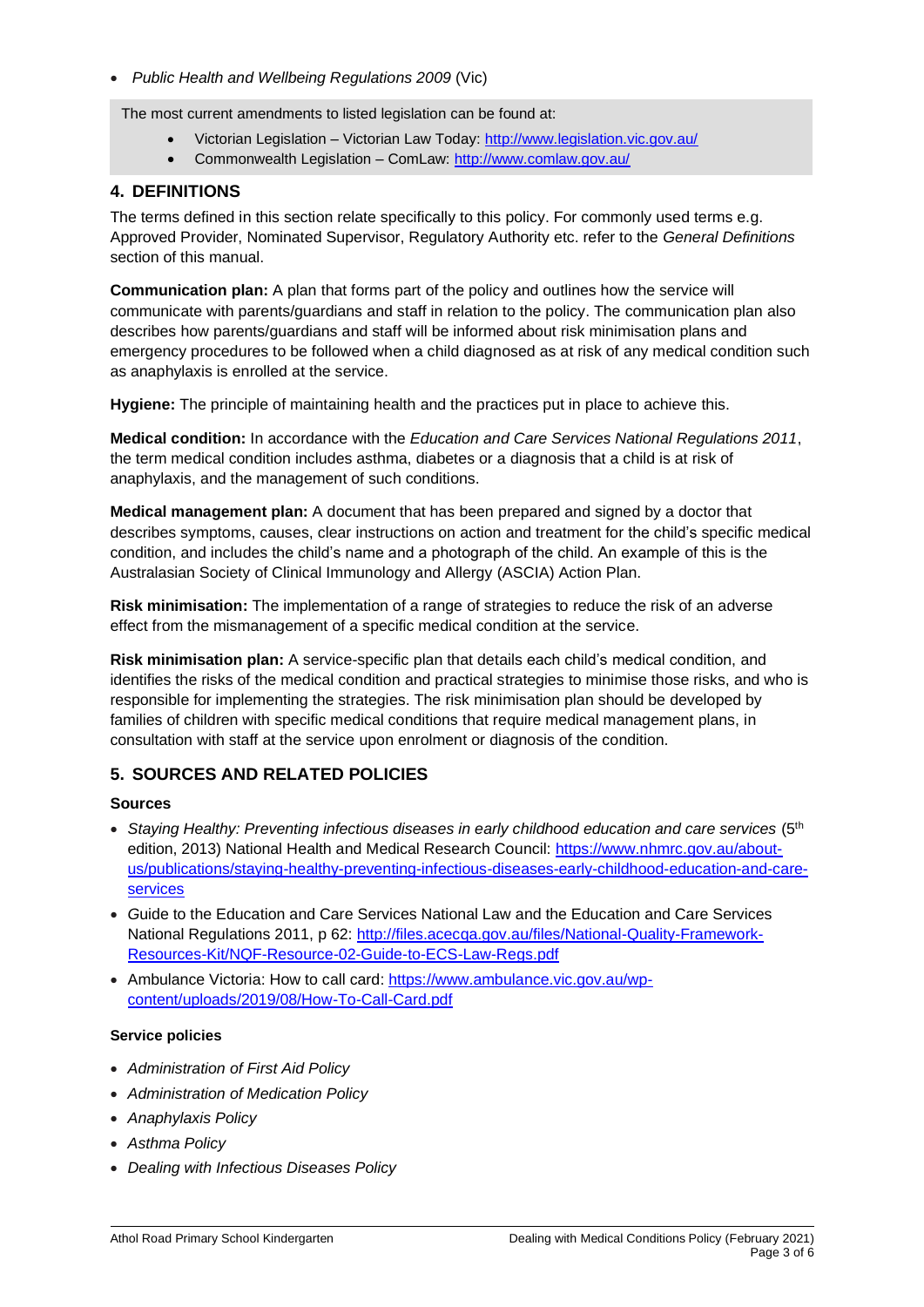- *Diabetes Policy*
- *Epilepsy Policy*
- *Incident, Injury, Trauma and Illness Policy*
- *Privacy and Confidentiality Policy*
- *Supervision of Children Policy*

# **PROCEDURES**

### **The Approved Provider or Persons with Management and Control is responsible for:**

- ensuring that all staff and volunteers are provided with a copy of this policy and have a clear understanding of the procedures and practices outlined within
- developing and implementing a communication plan and encouraging ongoing communication between parents/guardians and staff regarding the current status of the child's specific health care need, allergy or other relevant medical condition, this policy and its implementation
- ensuring educators/staff receive regular training in managing the specific health care needs of children at the service including asthma, anaphylaxis, diabetes, epilepsy and other medical conditions. This includes training in the management of specific procedures that are required to be carried out for the child's wellbeing
- ensuring at least one educator/staff member who has current accredited training in emergency management requirements for specific medical conditions is in attendance and immediately available at all times that children are being educated and cared for by the service
- establishing robust induction procedures that include the provision of information regarding the implementation of the practices outlined in this policy
- ensuring families and educators/staff understand and acknowledge each other's responsibilities under these guidelines
- ensuring families provide information on their child's health, medications, allergies, their medical practitioner's name, address and phone number, emergency contact names and phone numbers, and a medical management plan signed by their medical practitioner, following enrolment and prior to the child commencing at the service
- ensuring that a risk minimisation plan is developed for each child with specific medical conditions on enrolment or upon diagnosis, and that the plan is reviewed at least annually
- ensuring that parents/guardians who are enrolling a child with specific health care needs are provided with a copy of this and other relevant service policies
- following appropriate reporting procedures set out in the *Incident, Injury, Trauma and Illness Policy* in the event that a child is ill, or is involved in a medical emergency or an incident at the service that results in injury or trauma.

### **The Nominated Supervisor or Persons in Day to day Charge is responsible for:**

- implementing this policy at the service and ensuring that all educators/staff follow the policy and procedures set out within
- informing the Approved Provider of any issues that impact on the implementation of this policy
- ensuring that the *AV How to Call Card* (refer to *Sources*) is displayed near all telephones
- identifying specific training needs of educators/staff who work with children diagnosed with a medical condition, and ensuring, in consultation with the Approved Provider, that educators/staff access appropriate training
- ensuring children do not swap or share food, food utensils or food containers
- ensuring food preparation, food service and relief staff are informed of children and staff who have specific medical conditions or food allergies, the type of condition or allergies they have, and the service's procedures for dealing with emergencies involving allergies and anaphylaxis
- ensuring a copy of the child's medical management plan is visible and known to staff in the service. Prior to displaying the medical management plan, the Nominated Supervisor must explain to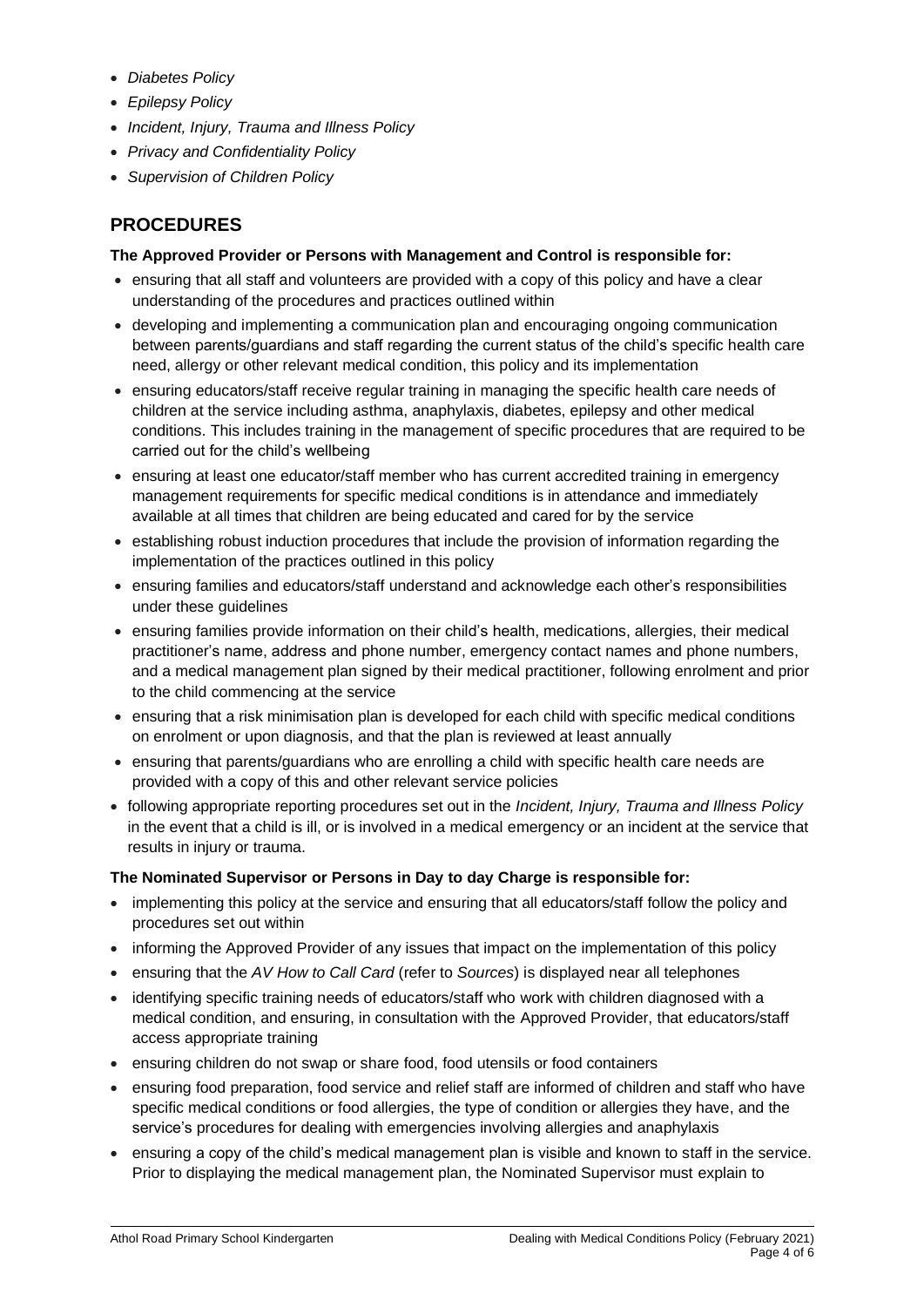parents/guardians the need to display the plan for the purpose of the child's safety and obtain their consent (refer to *Privacy and Confidentiality Policy*)

- ensuring educators and other staff follow each child's risk minimisation plan and medical management plan
- ensuring opportunities for a child to participate in any activity, exercise or excursion that is appropriate and in accordance with their risk minimisation plan
- providing information to the community about resources and support for managing specific medical conditions while respecting the privacy of families enrolled at the service
- administering medications as required, in accordance with the procedures outlined in the *Administration of Medication Policy*
- maintaining ongoing communication between educators/staff and parents/guardians in accordance with the strategies identified in the communication plan, to ensure current information is shared about specific medical conditions within the service.

#### **Educators and other staff are responsible for:**

- ensuring that children do not swap or share food, food utensils or food containers
- communicating any relevant information provided by parents/guardians regarding their child's medical condition to the Nominated Supervisor to ensure all information held by the service is current
- undertaking relevant training to assist with the management of specific medical conditions of children at the service
- being aware of individual requirements of children with specific medical conditions and following their risk minimisation plan and medical management plan
- monitoring signs and symptoms of specific medical conditions and communicating any concerns to the Nominated Supervisor
- adequately supervising all children, including those with specific medical conditions
- informing the Nominated Supervisor of any issues that impact on the implementation of this policy.

#### **Parents/guardians are responsible for:**

- informing the service of their child's medical conditions, if any, and informing the service of any specific requirements that their child may have in relation to their medical condition
- developing a risk minimisation plan with the Nominated Supervisor and/or other relevant staff members at the service
- providing a medical management plan signed by a medical practitioner, either on enrolment or immediately upon diagnosis of an ongoing medical condition. This medical management plan must include a current photo of the child and must clearly outline procedures to be followed by educators/staff in the event of an incident relating to the child's specific health care needs
- notifying the Nominated Supervisor of any changes to the status of their child's medical condition and providing a new medical management plan in accordance with these changes
- informing the Nominated Supervisor of any issues that impact on the implementation of this policy by the service.

#### **Volunteers and students, while at the service, are responsible for following this policy and its procedures.**

# **EVALUATION**

In order to assess whether the values and purposes of the policy have been achieved, the Approved Provider will:

- regularly seek feedback from educators, staff, parents/guardians, children, management and all affected by the policy regarding its effectiveness
- monitor the implementation, compliance, complaints and incidents in relation to this policy